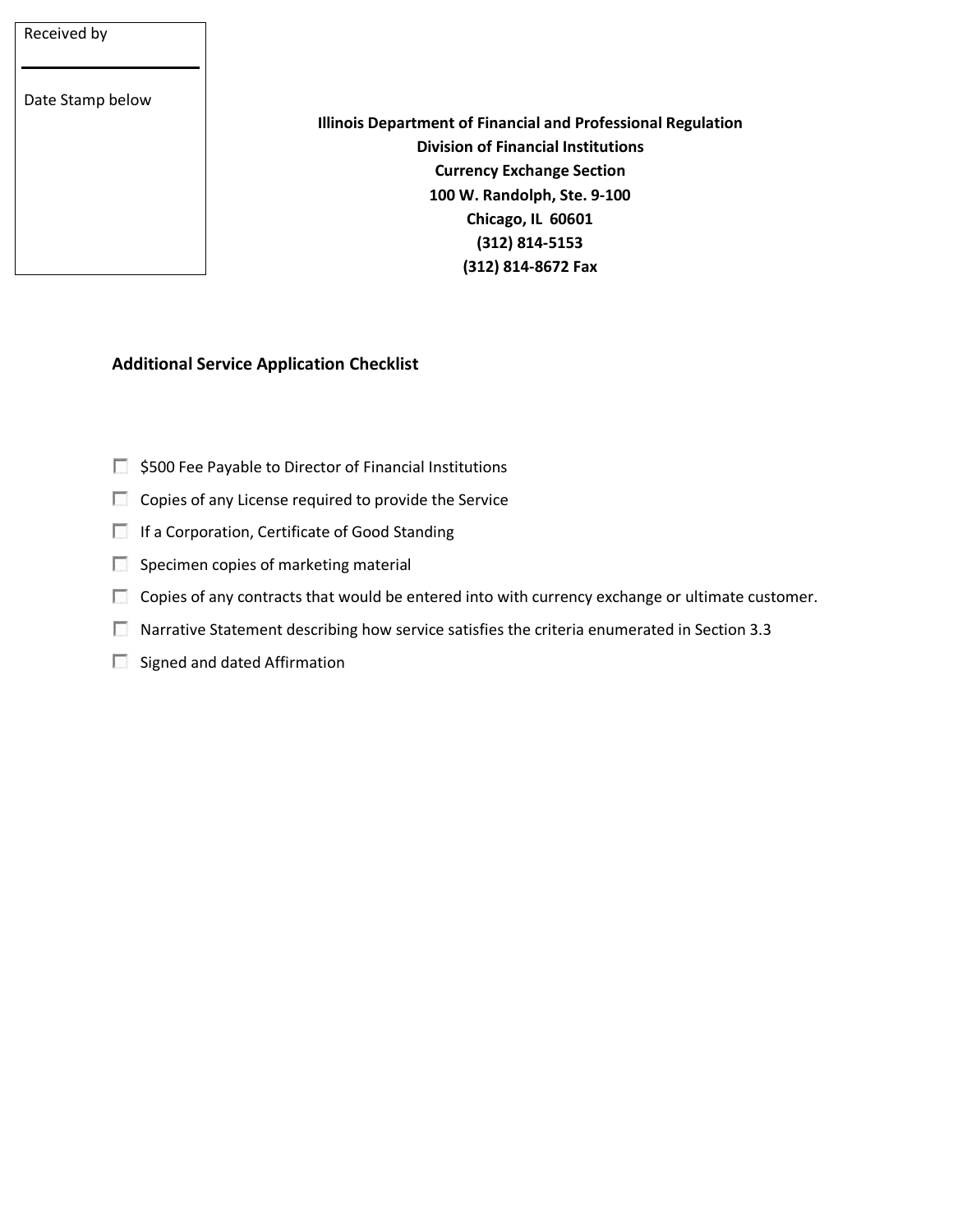## **Currency Exchange Section Additional Service Application**

| Name of Entity Providing Service |
|----------------------------------|
| <b>Street Address</b>            |
| City, State, ZIP                 |
| Contact Person:                  |
| Voice                            |
| Fax                              |

Are you incorporated in Illinois? If yes, please provide evidence of this in the form of a Certificate of Good Standing.

Please provide your FEIN (Federal Employers Identification Number).

Briefly describe the service you wish to be considered for approval under Section 3.3 of the Currency Exchange Act. Attach any brochures or marketing material. Include in your description any and all fees charged the customer and any commissions or fees paid to the currency exchange.

Please describe the typical transaction

Please address in narrative form how your service will meet the criteria as set out in Section 3.3 of the Currency Exchange Act. An excerpt appears below:

"…if the services are consistent with the provisions of this Act, are within its meaning, are in the best interest of the public, and benefit the general welfare." (205 ILCS 405/3.3)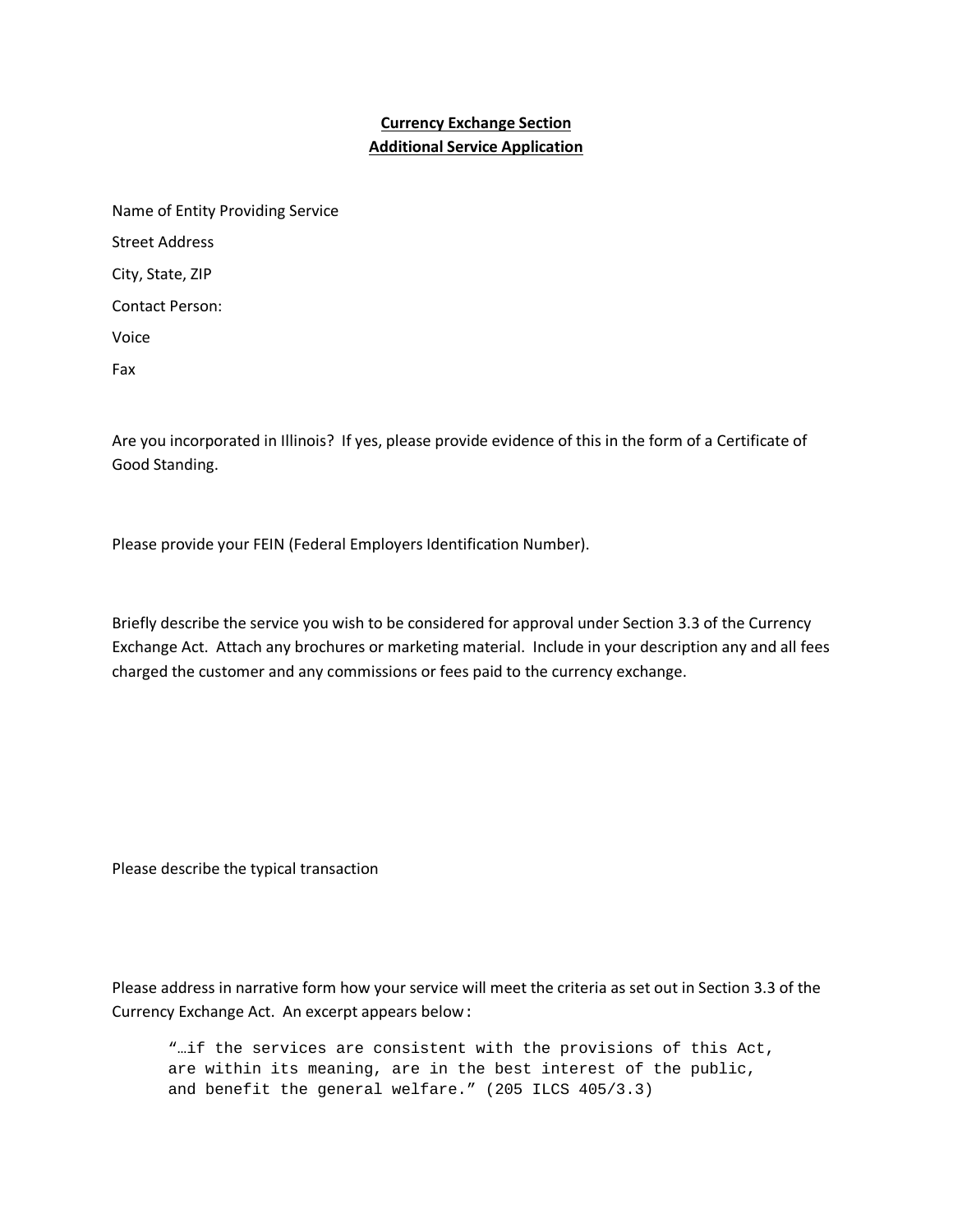Is there a contract that would be entered into with the currency exchange? Please provide a copy.

In the event that there is a problem who can be contacted to address it.

Name Title Office Phone Cellular

Please provide copies of any license or certification that enables your to provide the service.

Please answer the following:

For how long have you been providing this service.

Has your company been sued over the provision of the service.

If a publicly traded company please provide your most recent annual report and Form 10K

Please state affirmatively that you are in substantive compliance with all tax obligations to the State of Illinois.